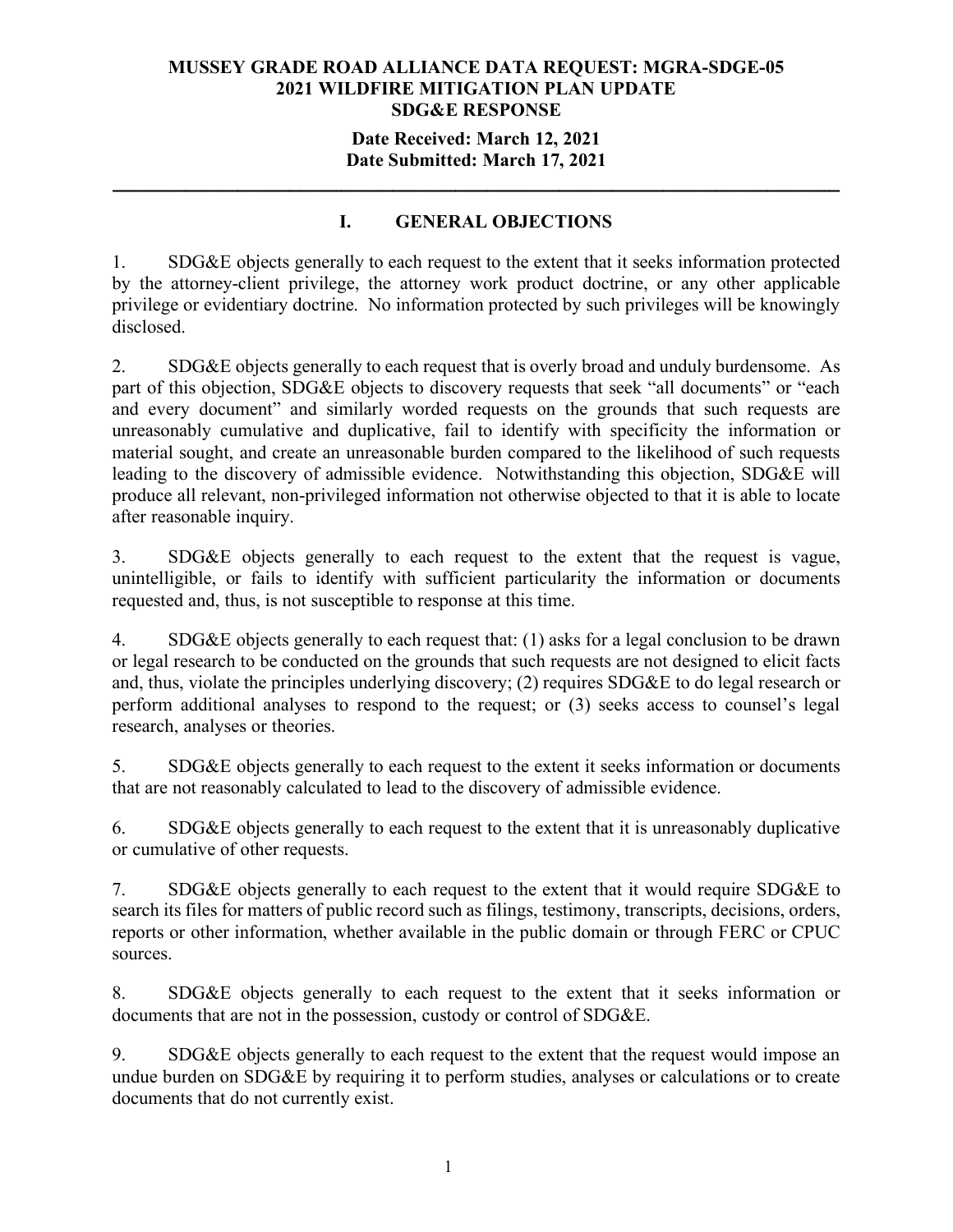### **Date Received: March 12, 2021 Date Submitted: March 17, 2021**

**\_\_\_\_\_\_\_\_\_\_\_\_\_\_\_\_\_\_\_\_\_\_\_\_\_\_\_\_\_\_\_\_\_\_\_\_\_\_\_\_\_\_\_\_\_\_\_\_\_\_\_\_\_\_\_\_\_\_\_\_\_\_\_\_\_\_\_\_\_\_**

10. SDG&E objects generally to each request that calls for information that contains trade secrets, is privileged or otherwise entitled to confidential protection by reference to statutory protection. SDG&E objects to providing such information absent an appropriate protective order.

### **II. EXPRESS RESERVATIONS**

1. No response, objection, limitation or lack thereof, set forth in these responses and objections shall be deemed an admission or representation by SDG&E as to the existence or nonexistence of the requested information or that any such information is relevant or admissible.

2. SDG&E reserves the right to modify or supplement its responses and objections to each request, and the provision of any information pursuant to any request is not a waiver of that right.

3. SDG&E reserves the right to rely, at any time, upon subsequently discovered information.

4. These responses are made solely for the purpose of this proceeding and for no other purpose.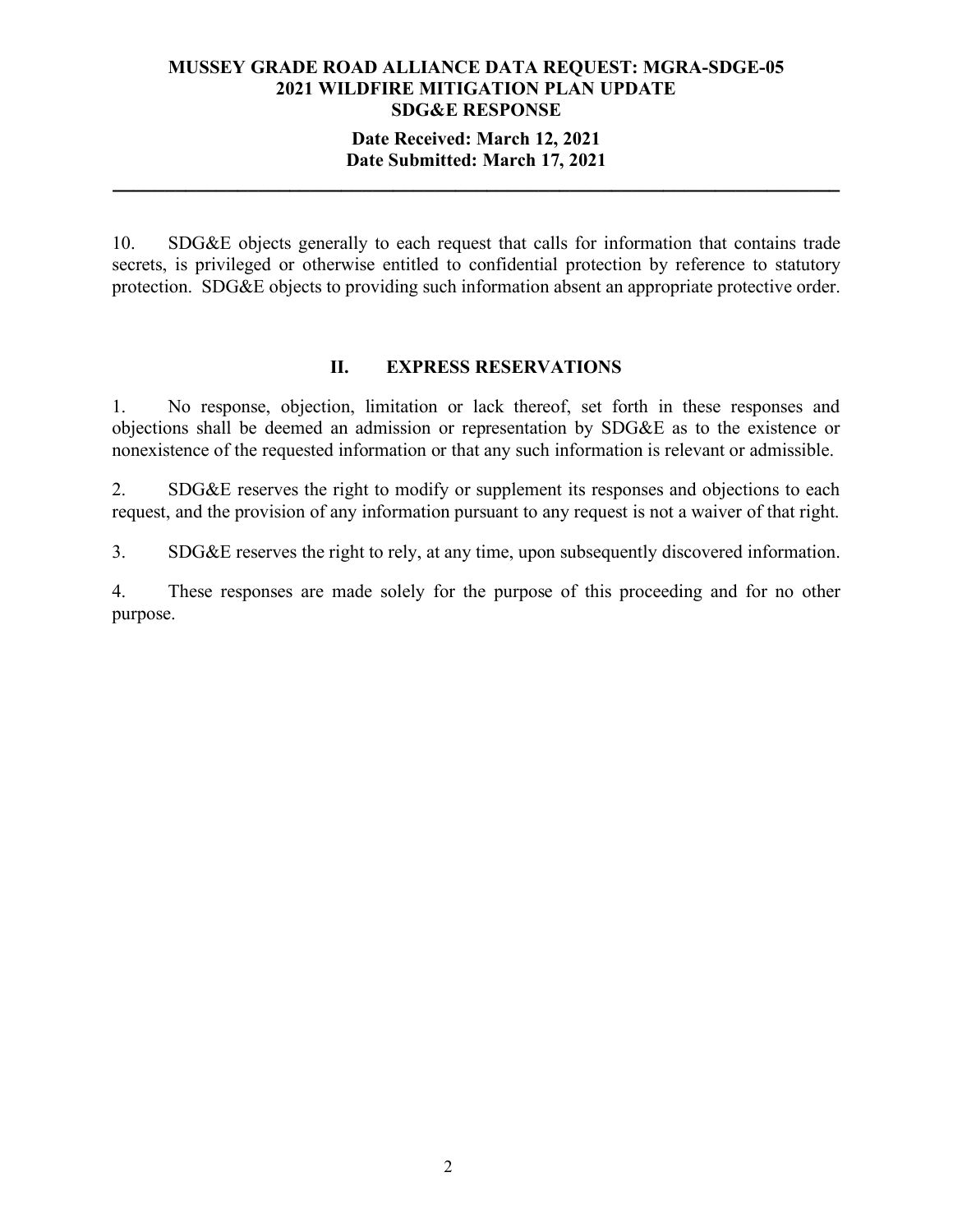### **Date Received: March 12, 2021 Date Submitted: March 17, 2021**

**\_\_\_\_\_\_\_\_\_\_\_\_\_\_\_\_\_\_\_\_\_\_\_\_\_\_\_\_\_\_\_\_\_\_\_\_\_\_\_\_\_\_\_\_\_\_\_\_\_\_\_\_\_\_\_\_\_\_\_\_\_\_\_\_\_\_\_\_\_\_**

### **III. RESPONSES**

### **QUESTION 1:**

Please provide a table of all Utility Maturity Survey responses that have changed since 2020, how they have changed, and a description of why.

### **OBJECTION:**

SDG&E objects to this request on the grounds set forth in General Objection Nos. 2, 5, and 9. Subject to the foregoing objections, SDG&E responds as follows.

### **RESPONSE 1:**

Please see refer to the file titled: "MGRA DR 5 - SDGE UWMMA Survey 2021.pdf"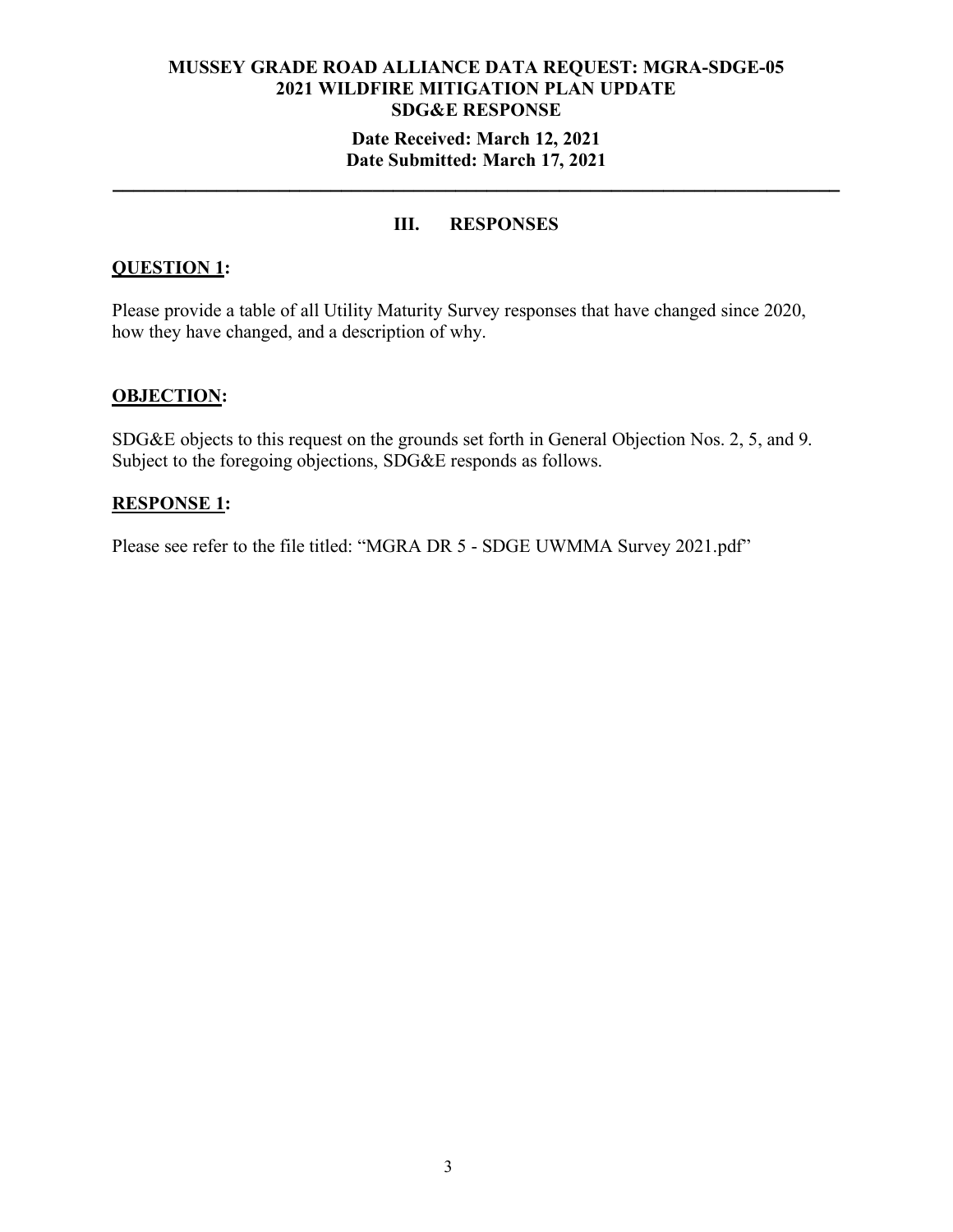## **MUSSEY GRADE ROAD ALLIANCE DATA REQUEST: MGRA-SDGE-05 2021 WILDFIRE MITIGATION PLAN UPDATE SDG&E RESPONSE Date Received: March 12, 2021**

## **Date Submitted: March 17, 2021 \_\_\_\_\_\_\_\_\_\_\_\_\_\_\_\_\_\_\_\_\_\_\_\_\_\_\_\_\_\_\_\_\_\_\_\_\_\_\_\_\_\_\_\_\_\_\_\_\_\_\_\_\_\_\_\_\_\_\_\_\_\_\_\_\_\_\_\_\_\_**

### **QUESTION 2:**

Regarding Table 6 – Weather Patterns: Please add further rows to Item 2 – Wind conditions to classify wind conditions into subcategories in the same manner as Red Flag Warnings in Item 1. In other words, add further subcategories for HFTD Zone 1, Zone 2, Zone 3, and Non-HFTD for High Wind Warning Overhead circuit-mile days.

### **OBJECTION:**

SDG&E objects to this request on the grounds set forth in General Objection Nos. 2, 5, and 9. Subject to the foregoing objections, SDG&E responds as follows.

### **RESPONSE 2:**

Please refer to the attachment titled: "2021 WMP MGRA-SDGE-DR5 Table Q2.xlsx"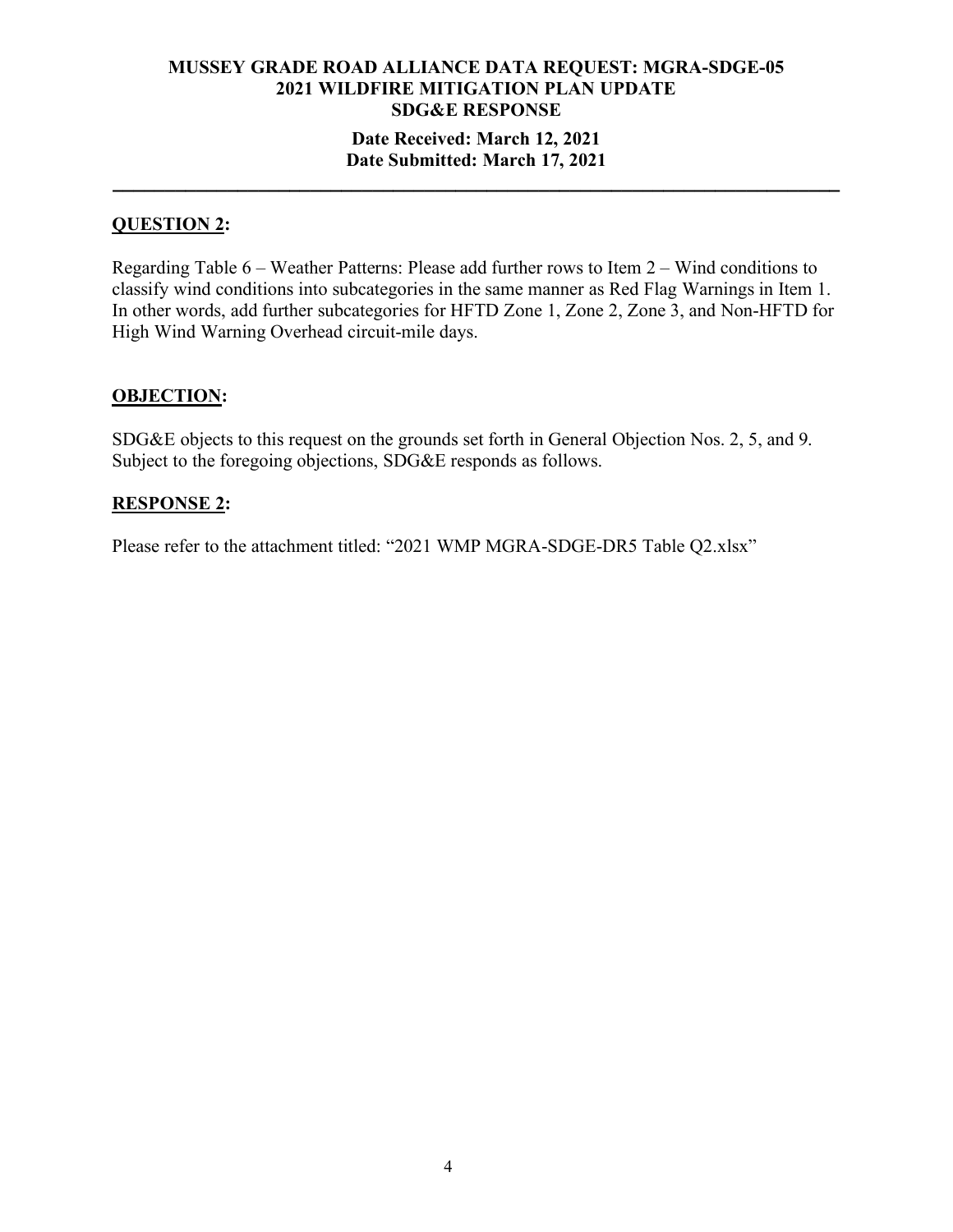### **Date Received: March 12, 2021 Date Submitted: March 17, 2021**

**\_\_\_\_\_\_\_\_\_\_\_\_\_\_\_\_\_\_\_\_\_\_\_\_\_\_\_\_\_\_\_\_\_\_\_\_\_\_\_\_\_\_\_\_\_\_\_\_\_\_\_\_\_\_\_\_\_\_\_\_\_\_\_\_\_\_\_\_\_\_**

### **QUESTION 3:**

Is the Technosylva suite used in any way for calculating consequences of wildfire for the purposes of MAVF/RSE calculations? If so how, and what assumptions regarding weather, fuel, or burn duration are used? If not, are there plans to use it in this fashion?

### **OBJECTION:**

SDG&E objects to this request on the grounds set forth in General Objection Nos. 2, 5, and 9. Subject to the foregoing objections, SDG&E responds as follows.

### **RESPONSE 3:**

For the 2021 WMP filing, data from Technosylva is used to estimate consequences of wildfire at different regions (non HFTD, Tier 2 and Tier 3) based on the location of assets and their assessed conditional impacts from the WRRM model. It is also used to estimate RSEs for a subset of system hardening projects. The WiNGS model currently uses a consequence value from the Wildfire Risk Reduction Model (WRRM) which is built using Technosylva information. The consequence information in WiNGS focused on the maximum consequence for each distribution segment, which represents the worst case weather and vegetation. The WiNGS model will evolve as new information and data become available and as modeling techniques become more mature.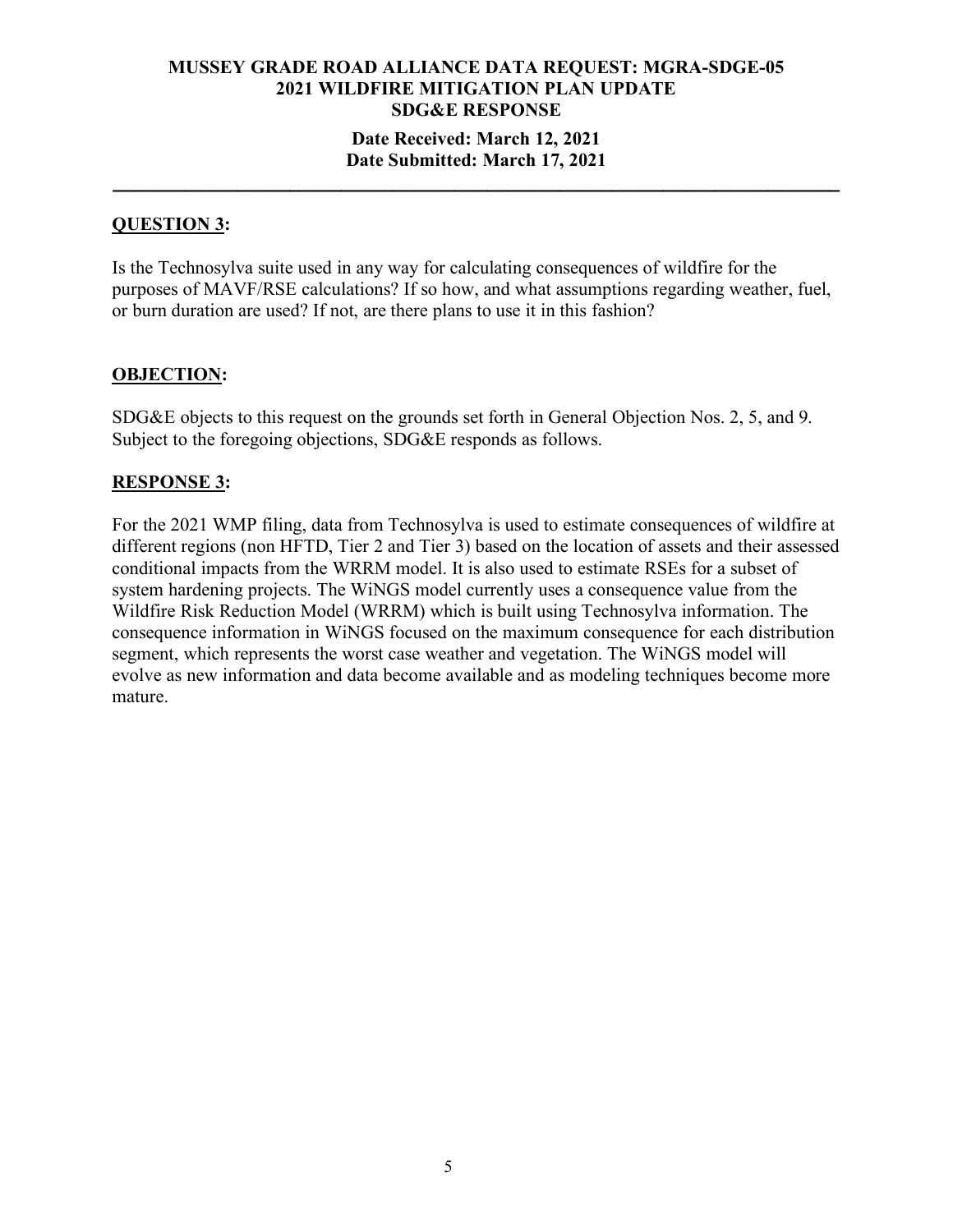### **Date Received: March 12, 2021 Date Submitted: March 17, 2021**

**\_\_\_\_\_\_\_\_\_\_\_\_\_\_\_\_\_\_\_\_\_\_\_\_\_\_\_\_\_\_\_\_\_\_\_\_\_\_\_\_\_\_\_\_\_\_\_\_\_\_\_\_\_\_\_\_\_\_\_\_\_\_\_\_\_\_\_\_\_\_**

### **QUESTION 4:**

If only historical data is used for Monte Carlo modeling, then is the distribution based on wildfire size or financial loss? What assumptions are made regarding the relationship between wildfire size and financial losses?

### **OBJECTION:**

SDG&E objects to this request on the grounds set forth in General Objection Nos. 2, 5, and 9. Subject to the foregoing objections, SDG&E responds as follows.

### **RESPONSE 4:**

For overall wildfire risk modeling, SDG&E focused on the natural units that are represented in its Risk Quantification Framework, namely safety, reliability, and financial. The most recent Risk Quantification Framework includes Acres Burned as a part of the safety attribute.

The general process for the top-down wildfire risk modeling was to consider the financial damage from large fires, using a) historical fires associated to SDG&E equipment, and b) adjustments to the likelihood that attempt to take into account differences and uncertainties between the present time frame and the time period of the historical fire data. Both a) and b) above contain uncertainty. Monte Carlo modeling was them performed to understand the range (or probability distribution) of the likelihood of a large fire. For the purposes of the RAMP and WMP RSE calculations, the expected value of likelihood obtained from the Monte Carlo modeling was used. This expected value is the one applied to the CoRE function for the risk score.

SDG&E makes no assumptions regarding a relationship between wildfire size and financial losses.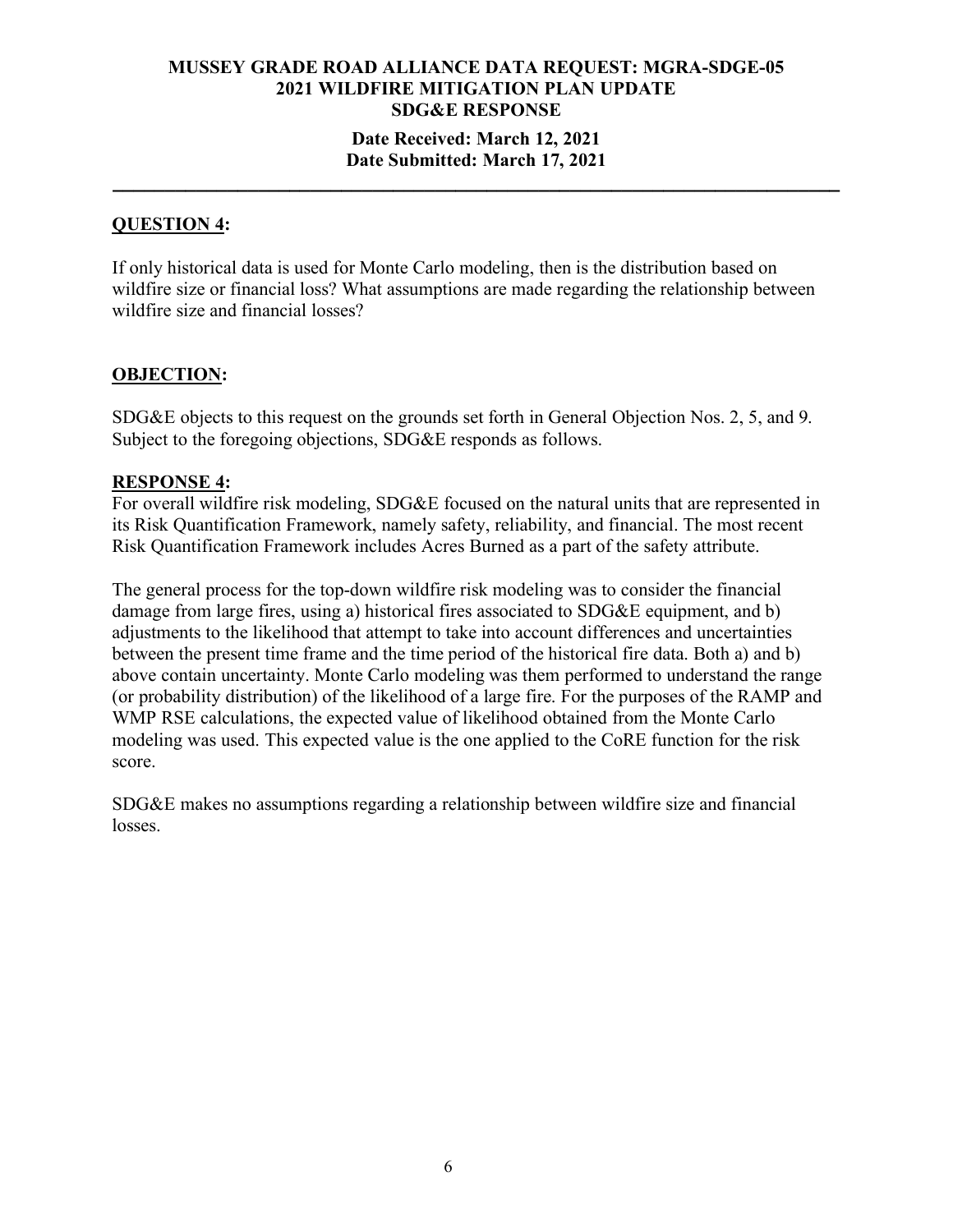### **Date Received: March 12, 2021 Date Submitted: March 17, 2021**

#### **\_\_\_\_\_\_\_\_\_\_\_\_\_\_\_\_\_\_\_\_\_\_\_\_\_\_\_\_\_\_\_\_\_\_\_\_\_\_\_\_\_\_\_\_\_\_\_\_\_\_\_\_\_\_\_\_\_\_\_\_\_\_\_\_\_\_\_\_\_\_ QUESTION 5:**

If the historical data for wildfire sizes or losses is modelled by a function, please provide that function, its parameters, and description. Is there a maximum size / loss used for the function?

### **OBJECTION:**

SDG&E objects to this request on the grounds set forth in General Objection Nos. 2, 5, and 9. Subject to the foregoing objections, SDG&E responds as follows.

### **RESPONSE 5:**

Based on historical data, and attempts to quantify risks, SDG&E currently uses a decision-tree logic for its wildfire modeling. SDG&E believes there is no perfect single probability distribution to capture the large number of ultra-low-impact wildfires while containing wildfires that can exceed \$5 Billion in damages. Statistical "fitting" techniques do not resolve well for SDG&E's wildfire dataset. The majority of SDG&E's reportable wildfires have not resulted in significant financial, safety, or reliability impacts. Of note, since January 2008, with an average of 20-30 reportable wildfires per year, only one non-utility structure has been partially damaged. The decision-tree technique allows SDG&E to focus on the potential damage from large, destructive wildfires while being realistic regarding the number of non-damaging fires. For wildfires that do have significant damage, the probability distribution for financial impact used in the Monte Carlo model was gamma(3, 0.8). The current model assumes that approximately 1 in every 220 reportable wildfires will have significant damage. Both the decision-tree logic and the probability distributions used are subject to annual reviews of their efficacy, and SDG&E is willing to work with outside entities to discuss improvements to the model.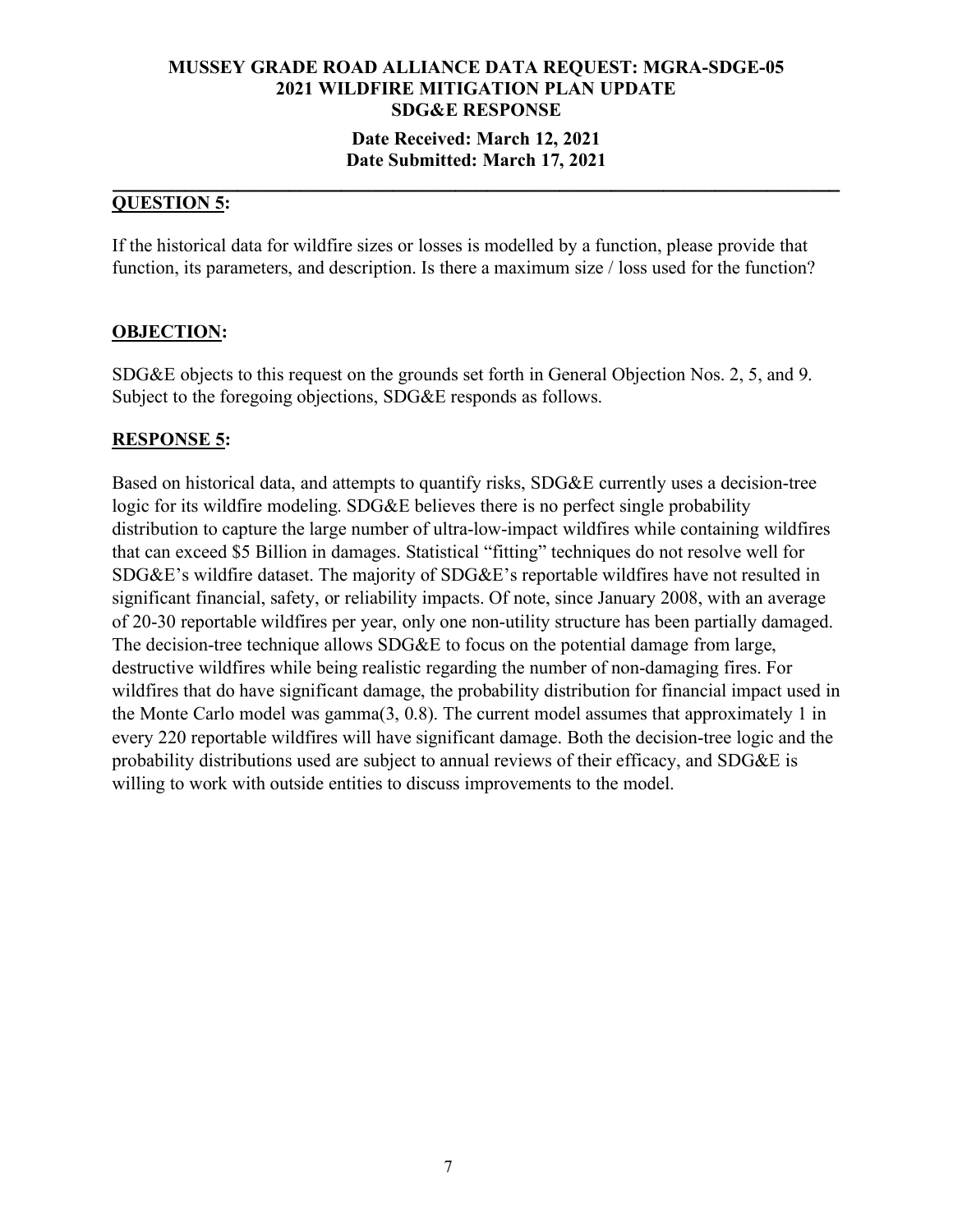### **MUSSEY GRADE ROAD ALLIANCE DATA REQUEST: MGRA-SDGE-05 2021 WILDFIRE MITIGATION PLAN UPDATE SDG&E RESPONSE Date Received: March 12, 2021 Date Submitted: March 17, 2021**

**\_\_\_\_\_\_\_\_\_\_\_\_\_\_\_\_\_\_\_\_\_\_\_\_\_\_\_\_\_\_\_\_\_\_\_\_\_\_\_\_\_\_\_\_\_\_\_\_\_\_\_\_\_\_\_\_\_\_\_\_\_\_\_\_\_\_\_\_\_\_**

### **QUESTION 6:**

Regarding the Ignition Rate table on page 53 that indicates that ignition rate substantially increases during Extreme weather conditions, has SDG&E studied whether this is due to the kind of fault that occurs during elevated and extreme conditions or whether it is because of increased likelihood of any fault becoming an ignition? If both of these factors contribute what is the estimated contribution of both?

### **OBJECTION:**

SDG&E objects to this request on the grounds set forth in General Objection Nos. 2, 5, and 9. Subject to the foregoing objections, SDG&E responds as follows.

### **RESPONSE 6:**

When SDG&E investigated the types of faults that become ignitions during extreme conditions, it was not able to identify a specific type of fault that is causing increased ignitions during elevated conditions. Instead, most fault drivers show an increased likelihood of becoming an ignition during elevated conditions. Due to the small number of extreme days in a given year, the dataset of risk events and resultant ignitions is much smaller. Looking at the historical dataset, the ignition rate does not increase for all drivers on extreme days since SDG&E has not recorded risk events for all drivers. However, when comparing the ignition rates of faults across all drivers on extreme days, a pattern of increased likelihood is apparent.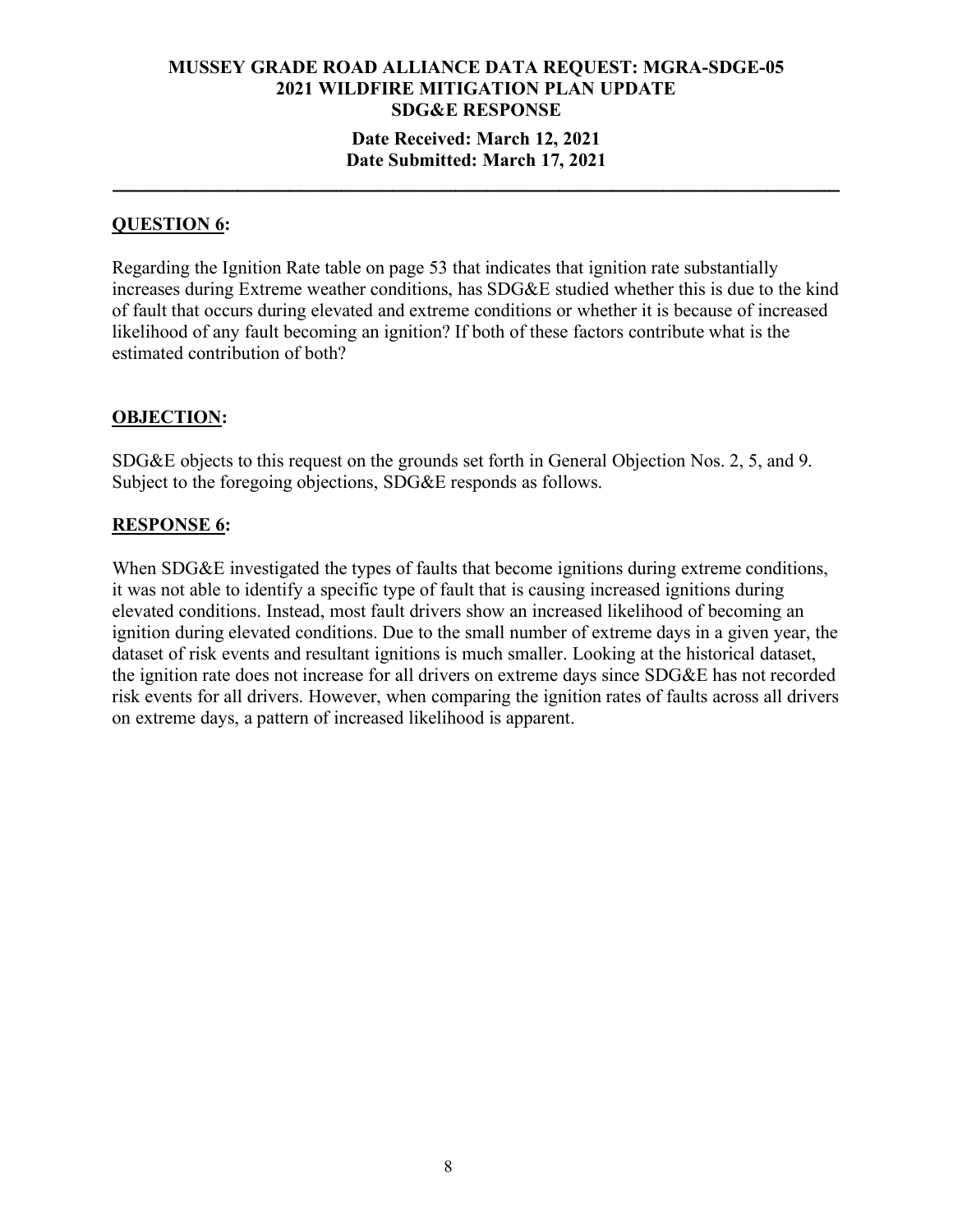### **Date Received: March 12, 2021 Date Submitted: March 17, 2021**

**\_\_\_\_\_\_\_\_\_\_\_\_\_\_\_\_\_\_\_\_\_\_\_\_\_\_\_\_\_\_\_\_\_\_\_\_\_\_\_\_\_\_\_\_\_\_\_\_\_\_\_\_\_\_\_\_\_\_\_\_\_\_\_\_\_\_\_\_\_\_**

*Regarding the file [MGRA-SDGE DR4 Q1.zip,](https://sempra-my.sharepoint.com/:u:/g/personal/kraagas_semprautilities_com/EZHcsn70a2ZJg9WSi65dghoBgCLw8fgF8r2Bi3jFSIENOQ?e=q6KYsI) provided in response to MGRA-SDGE-04 RESPONSE 1:*

### **QUESTION 7:**

One of the enclosed presentations states that: "As indicated in Rob's paper, extreme wind event always happens when RN is around zero". Please provide a copy of or public reference to Rob's paper.

### **OBJECTION:**

SDG&E objects to this request on the grounds set forth in General Objection Nos. 2, 5, and 9. Subject to the foregoing objections, SDG&E responds as follows.

### **RESPONSE 7:**

The paper referenced, written in part by Dr. Robert Fovell, can be found at [http://www.atmos.albany.edu/facstaff/rfovell/papers/2018-gutierriez-fovell.pdf.](http://www.atmos.albany.edu/facstaff/rfovell/papers/2018-gutierriez-fovell.pdf)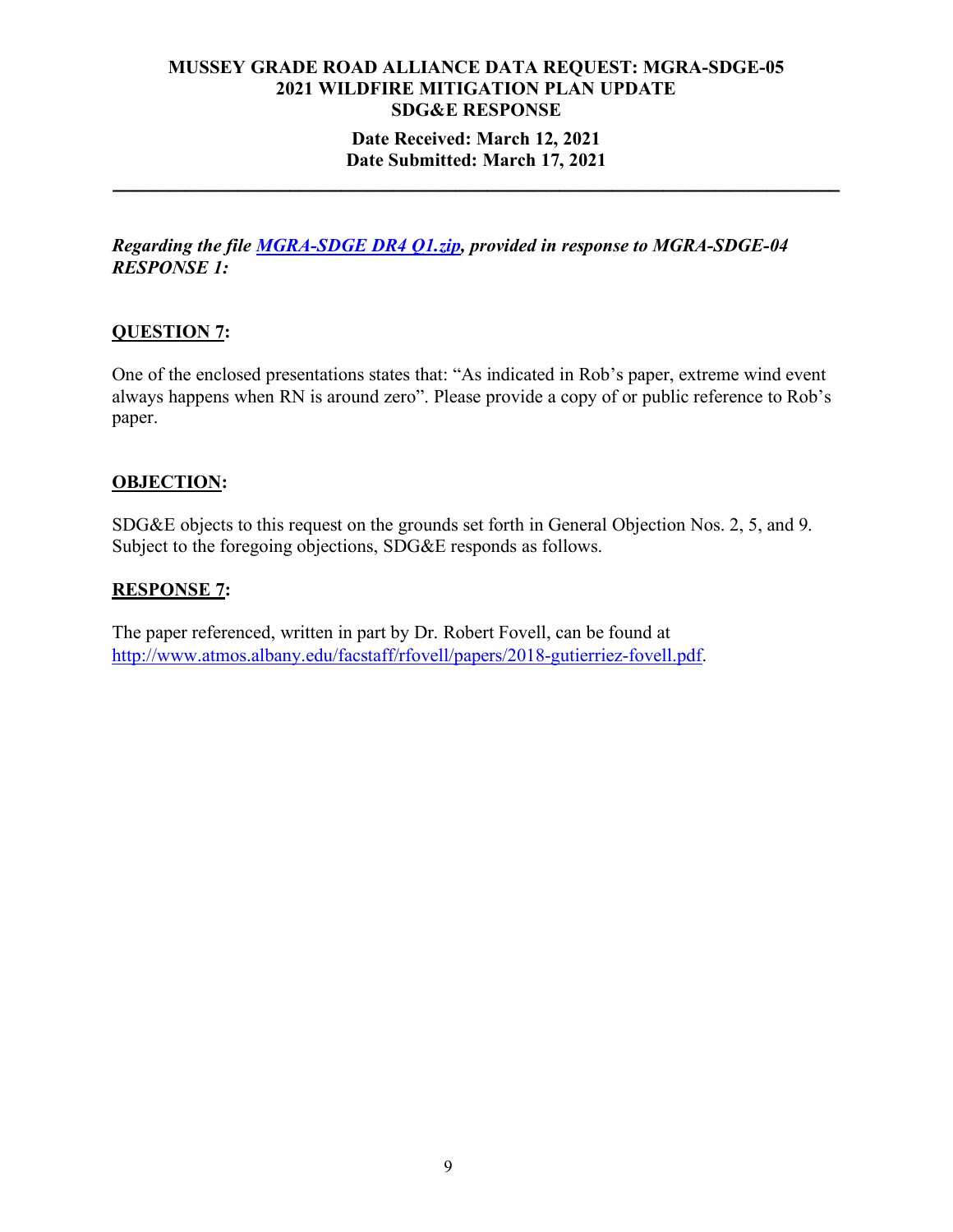### **Date Received: March 12, 2021 Date Submitted: March 17, 2021**

**\_\_\_\_\_\_\_\_\_\_\_\_\_\_\_\_\_\_\_\_\_\_\_\_\_\_\_\_\_\_\_\_\_\_\_\_\_\_\_\_\_\_\_\_\_\_\_\_\_\_\_\_\_\_\_\_\_\_\_\_\_\_\_\_\_\_\_\_\_\_**

### **QUESTION 8:**

The following relationship is shown on one of the graphs:

| Wind Gust vs Richard Number for Sill Hill |                                 |  |
|-------------------------------------------|---------------------------------|--|
| 100                                       | .<br>$\theta$ $\sqrt{2^{12}+1}$ |  |

Please provide definitions of and the method for obtaining the values for the Richard Number Ri, g0, Theta, V-bar, and z. If these are fully described in "Rob's paper", that will be adequate.

### **OBJECTION:**

SDG&E objects to this request on the grounds set forth in General Objection Nos. 2, 5, and 9. Subject to the foregoing objections, SDG&E responds as follows.

### **RESPONSE 8:**

The definitions and methodologies are fully described in the paper referenced in Q7.